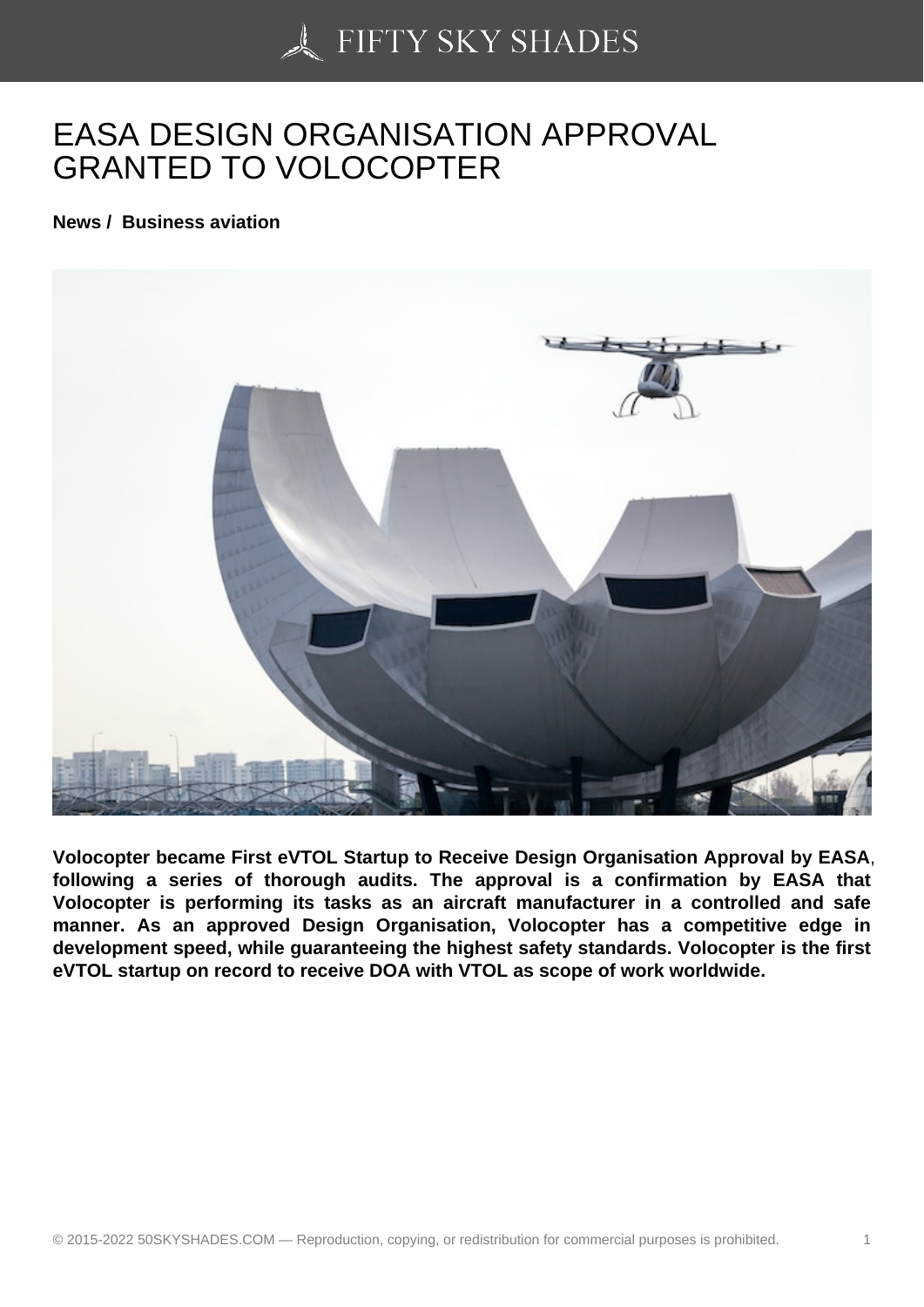EASA is ensuring the highest level of safety protection. Earlier this year EASA finalized and published the Special Condition VTOL , the world's first certification baseline specifically created for air taxis, under which Volocopter is in process to get its aircraft certified. By awarding a DOA, EASA entrusts a growing range of responsibilities to Volocopter as per a set of rules [and processes. The key](https://www.easa.europa.eu/sites/default/files/dfu/SC-VTOL-01.pdf) effect of having a DOA is that EASA exercises surveillance to the organization as a whole, and the involvement can be reduced to fewer steps on the way to the final commercial certification. Consequently, product development can be conducted at a faster pace by the approved organization. Receiving EASA DOA thus proves to be a strong competitive advantage for Volocopter within the global context.

"Receiving this seal of approval from EASA is testament to our rigorously professional processes, world class team, and devotion to safety here at Volocopter," says Jan-Hendrik Boelens, CTO and Head of Design Organization of Volocopter. "Design Organisation Approval is a crucial step towards receiving commercial certification and brings air taxis ever closer!" says Florian Reuter, CEO of Volocopter.

EASA awards DOA to companies they have thoroughly audited with regards to their organisation, processes, resources, and staff expertise. Key aspects the agency checks before giving their seal of approval are clearly defined throughout certain processes that also need to be lived in everyday work, safety awareness, and the organisation. The audits ultimately serve to assess and decide whether a company can bring a safe aircraft to market.

The initial DOA approval obtained today will be continuously expanded with further privileges. These privileges can eventually include elements such as issuing approvals of changes or even issuing a permit to fly for its test aircraft allowing to conduct engineering and certification flight test of Volocopter's commercial air taxi. By obtaining a DOA approval Volocopter joins the ranks of Airbus S.A.S; Dassault Aviation, Leonardo S.p.A., BAE Systems, ADAC Luftfahrttechnik GmbH or Lufthansa Technik as Design Organisation.